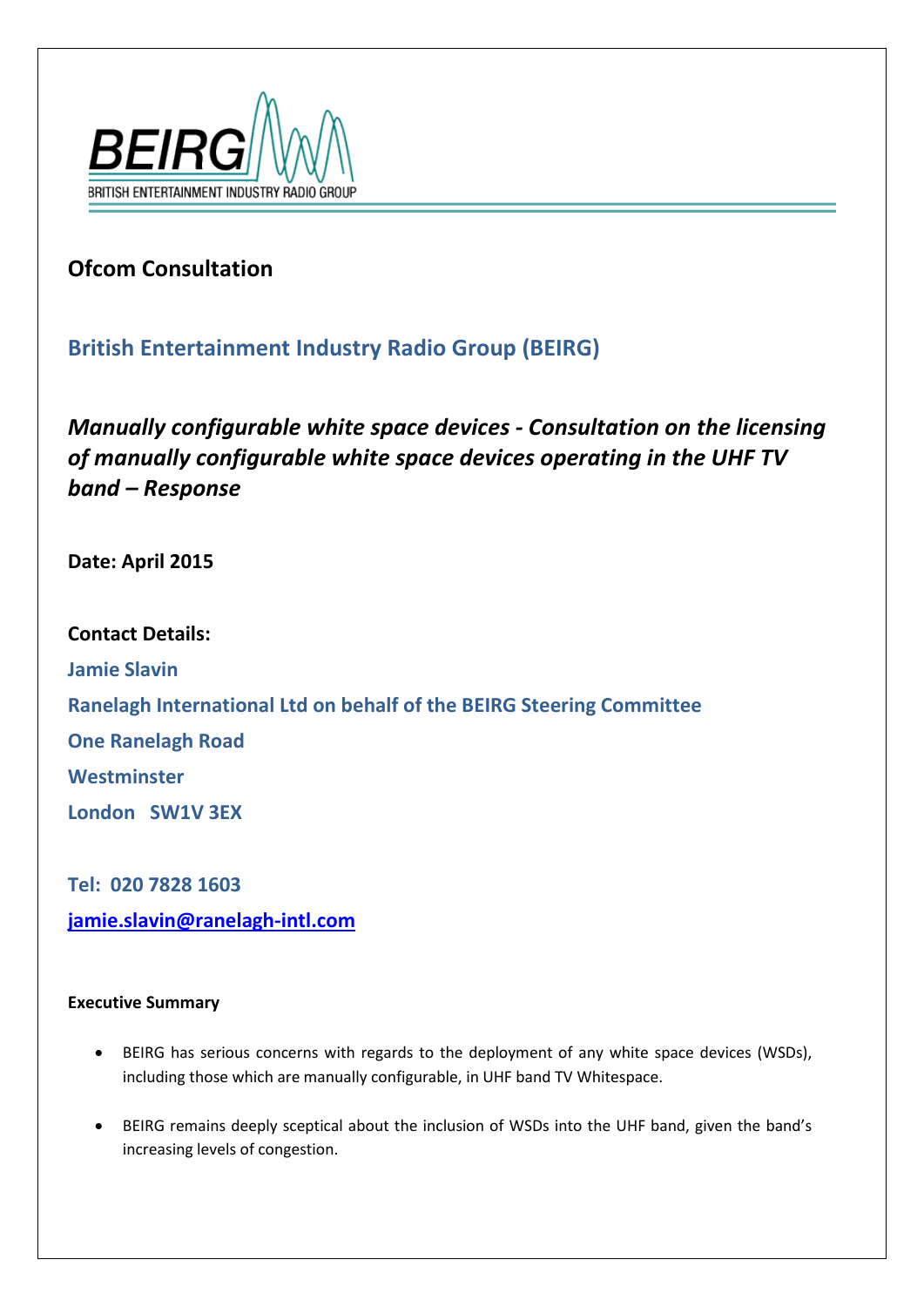- The ETSI Standard EN 301 598 clearly requires a database with automatic configuration with regards to the operational parameters for WSDs. Ofcom's approach to Manually Configured WSD's would appear to be contrary to this. So BEIRG asks Ofcom to explain why PMSE equipment manufacturers should invest heavily in order to conform to standards that protect other applications, if these standards are not deemed to be binding on newer technologies.
- BEIRG asks Ofcom for assurance that the strength of regulations as set out in the consultation document will not diminish, and that Ofcom has the resources to carry out enforcement regardless of the number of licensees.
- BEIRG is disappointed by Ofcom's omittance of several key policy points on spectrum usage, including those from the 2010 document *Programme-making and special events: Future spectrum access*; BEIRG asks Ofcom to justify why UHF spectrum is the most appropriate for the deployment of WSDs.
- BEIRG would like to highlight the ongoing confusion surrounding Ofcom's WSD policy, including the legality of introducing another licensed user into the UHF band.
- BEIRG does not believe that Ofcom's plans for the Quality Assurance process or the nature of the three year review are transparent enough.
- BEIRG urges Ofcom to explicitly state that, in the event of having to share radio spectrum with any kind of WSD, PMSE will always remain the primary user.
- BEIRG suggests that any permanent solution to the licensing of Manually Configurable White Space Devices (MCWSD), in three years or less, would have to be preceded by the allocation of a sufficient quantity and quality of internationally harmonised alternative spectrum to PMSE users.

#### **Opposition to the introduction of White Space Devices into UHF spectrum**

BEIRG remains opposed to the idea of sharing increasingly limited spectrum with white space devices (WSDs), whether manually configurable or not. Whilst BEIRG welcomed the testing of WSDs undertaken by Ofcom in 2014, those tests were not comprehensive and did not address concerns over aggregation of interference if multiple WSDs are used in close proximity. It was astonishing that Ofcom was unable to geolocate a single device during those tests, undermining the viability of WSDs in general.

BEIRG welcomes the more stringent safeguards put in place by Ofcom following its programme of testing. In particular, BEIRG is pleased with Ofcom's recognition of the danger of 'hacked' devices, something which has been absent in other discussions around WSDs. However, although the strength of regulation described in the consultation document is welcomed by PMSE users, BEIRG is unconvinced that it will prove strong enough to deal with the uncertainty of the WSD sector. BEIRG urges Ofcom, at the very least, to maintain the levels of regulation and control of MCWSD use suggested within the consultation and not to bow to WSD stakeholder pressure. This is also important as there is no way of knowing how many licences will be issued before the three years are complete; it is conceivable that it could be very many. As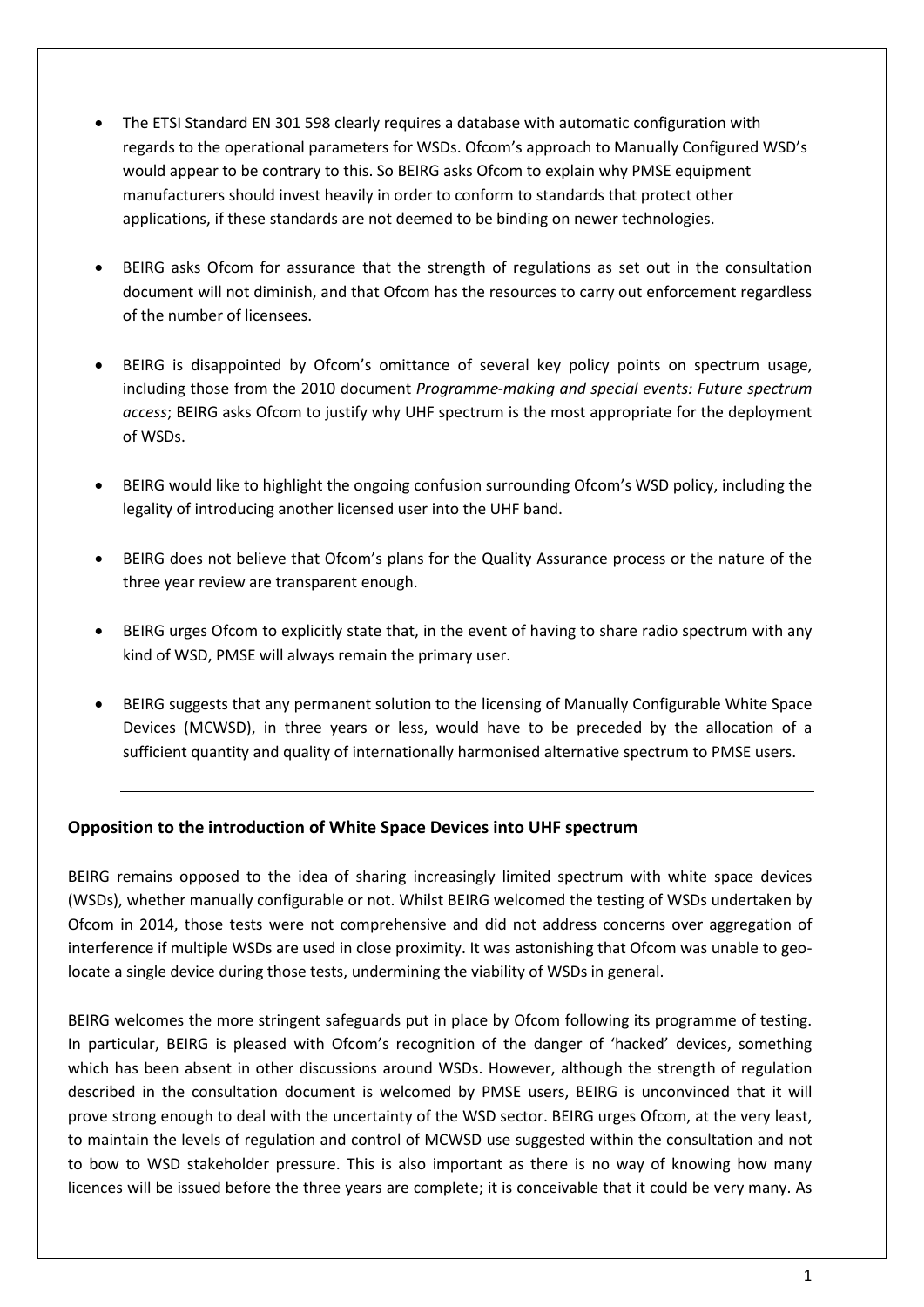such, BEIRG is concerned that Ofcom will not have sufficient investigation and enforcement resources to maintain the stringent management of MCWSDs as set out in the consultation document. BEIRG asks Ofcom for confirmation of that these funds are available before progressing with the deployment of MCWSDs.

However, even with the proposed regulatory framework in place, BEIRG believes that WSDs could still cause serious interference to PMSE users. BEIRG is particularly concerned by intermodulation and the danger of devices being 'hacked' or 'jail broken'. By allowing the deployment of WSDs into UHF spectrum, Ofcom would be permitting the development of an environment that threatens existing users of UHF spectrum with increasing levels of interference.

Since 2012 the amount of spectrum accessible to PMSE users has severely diminished; the eventual reallocation of the 700 MHz band alone will reduce available spectrum by a third, or possibly even more once DTT is re-packed into the remaining UHF spectrum. BEIRG believes that permitting WSDs to operate in the same spectrum as PMSE users could severely damage the quality of events and productions which rely on PMSE technology. As such, BEIRG is disappointed by Ofcom's approach to white space devices as outlined in this consultation, and restates its opposition to their introduction. Furthermore, BEIRG is unsure about the legality of allowing the introduction of yet another licensed technology into UHF spectrum. This legal uncertainty is yet another indicator of the confused nature of WSD policy.

BEIRG suggests that the WSD policy as originally envisaged has failed. In 2010, Ofcom proposed that WSDs would 'either sense the presence of other signals or make use of a geolocation database to determine unused spectrum in their vicinity<sup>[1](#page-2-0)</sup>. Since then, WSD makers have been unable to do either, meaning that the plans designed for WSD implementation no longer apply.

The arrangement proposed in the consultation is extremely unusual; no other users are licensed in such a way. This is exacerbated by the fact that it is unclear whether the licence as presented in the consultation enables the owner to lease multiple devices to other parties. This would lead to a situation in which WSDs were technically licensed by a single user, but were in fact deployed by others whose operations were essentially untraceable. This could cause serious harm to the PMSE sector; this kind of leasing arrangement is not suitable for such new technology.

#### **Programme-making and special events: Future spectrum access**

**.** 

In 2010, Ofcom published a statement called *Programme-making and special events: Future spectrum access[2](#page-2-1)* . This not only set out a framework for PMSE spectrum access, but also for the process through which Ofcom would permit other services to access spectrum available to PMSE , including WSDs. As such, BEIRG is surprised that there is no mention of Ofcom's own guidelines in this statement on manually configurable white space devices (MCWSDs); the policies set out in 2010 are very relevant to the issues discussed today.

<span id="page-2-0"></span><sup>&</sup>lt;sup>1</sup> Ofcom, *Programme-making and special events: Future spectrum access* (August, 2010), p. 20<br><sup>2</sup> Ofcom, *Programme-making and special events: Future spectrum access* (31 August, 2010),

<span id="page-2-1"></span>

http://stakeholders.ofcom.org.uk/binaries/consultations/bandmanager09/statement/statement310810.pdf, accessed on 25<sup>th</sup> March 2015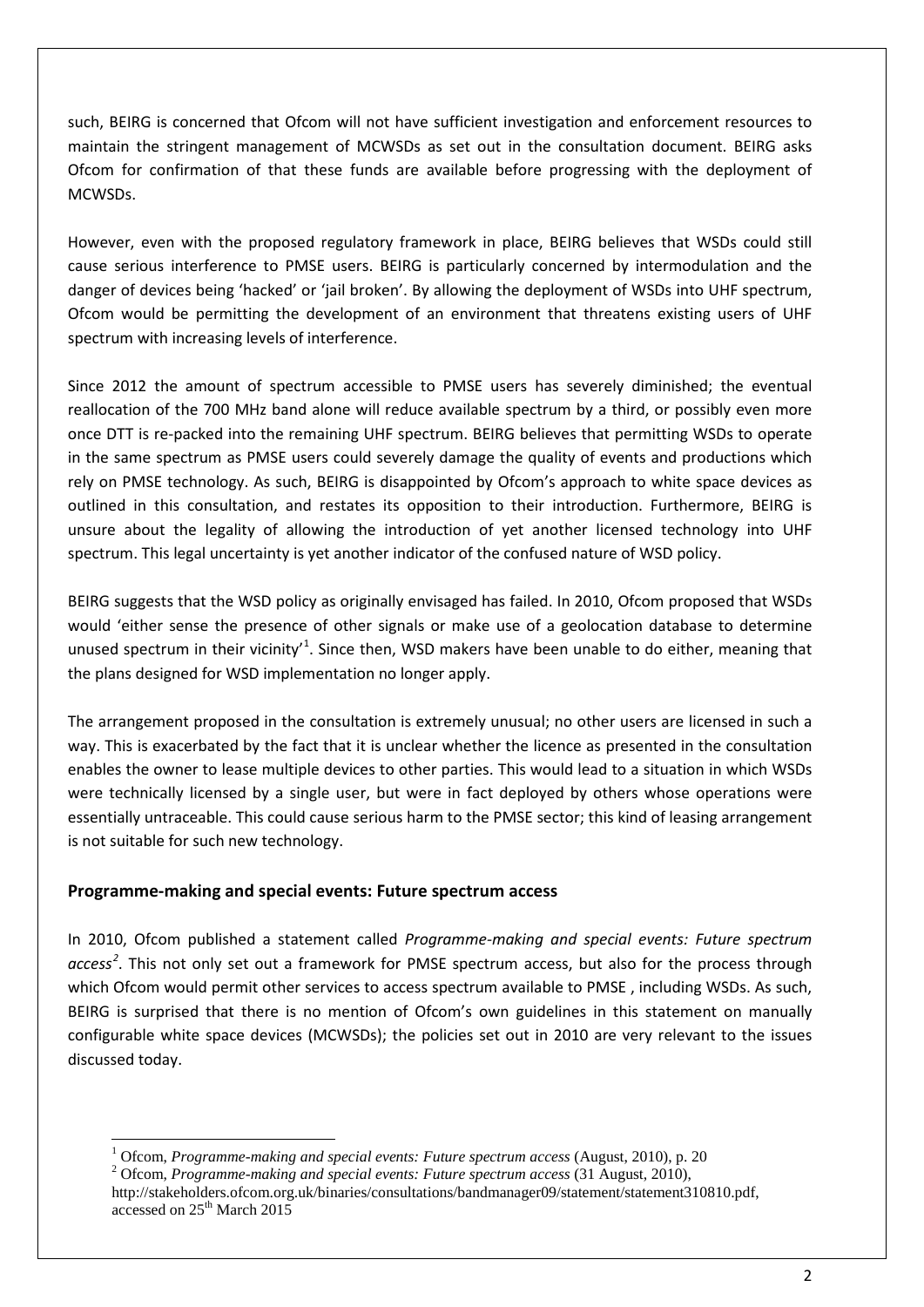BEIRG is disappointed at the apparent lack of consideration of the suitability of non-UHF spectrum for MCWSDs. In *Programme-making and special events: Future spectrum access,* Ofcom stated that 'if a rival service wants to use spectrum available for PMSE, it would have to justify why the incremental value of this spectrum means other existing available spectrum is unsuitable for its needs<sup>'[3](#page-3-0)</sup>. BEIRG sees no reference to evidence of any such justification.

BEIRG asks Ofcom to urgently consider the suitability of alternative spectrum for MCWSDs. If it is apparent that no such consideration has taken place, BEIRG asks Ofcom to do so urgently. Not only could this resolve PMSE users' apprehensions about MCWSDs, but Ofcom risks violating their own policy if they do not do so.

## **Quality Assurance**

BEIRG is concerned that the Quality Assurance outlined is not detailed enough to mitigate harmful effects on PMSE users. There is little explanation as to how Ofcom will check that the Quality Assurance facts provided by MCWSD license holders are correct; simply stating that licensees will need to allow Ofcom to check compliance is not enough of a reassurance to PMSE users. In the same way, creating an obligation for licensees to update Ofcom 'either monthly or as and when a MCWSD is newly installed or established'<sup>[4](#page-3-1)</sup> is nowhere near regular enough. To diminish the possibility of data manipulation, BEIRG asks Ofcom to remove the option of updating Ofcom once a month. Instead, such updates should be included as a mandatory stage in the installation process; no device should be able to operate without Ofcom first having been notified.

BEIRG asks that Ofcom set out exactly how the Quality Assurance process will protect incumbent users from interference and ensure that MCWSD users are completely honest about the nature of their devices and usage. BEIRG understands that Ofcom would like stakeholders and licensees to have a role in the creation of the Quality Assurance process, but without knowledge of the process' content, it will be impossible to be certain that MCWSDs will not be harmful to PMSE users.

As the guidelines currently stand, there is no clear reason why MCWSD users could not register their devices as being in one part of the UK and use it in another, or even use it as a mobile device (Type B), whilst maintaining that it is a Type A. Ofcom must introduce a control by which device location has to be confirmed before a MCWSD can transmit.

In addition, BEIRG asks for a definitive statement that, no matter what spectrum MCWSDs use, they would always be a secondary spectrum user to PMSE; as it stands, the primacy of PMSE users is implied, but not defined. This demonstrates how vague the current framework around MCWSD licenses is; it is yet another reason for PMSE users to feel seriously concerned about proposals to introduce WSDs into the UHF band.

MCWSD users have the most to gain from keeping the Quality Assurance process vague and flexible; as such, they should not lead on its development. BEIRG asks for confirmation and detailing of a control arrangement to prevent such abuse of spectrum access.

<sup>3</sup> Ibid, p. 55  $\overline{a}$ 

<span id="page-3-1"></span><span id="page-3-0"></span><sup>4</sup> Ofcom, *Manually configurable white space devices: Consultation on the licensing of manually configurable white space devices operating in the UHF TV band* (27 February 2015), [http://stakeholders.ofcom.org.uk/binaries/consultations/manually-configurable-wsds/summary/manually](http://stakeholders.ofcom.org.uk/binaries/consultations/manually-configurable-wsds/summary/manually-configurable-wsds.pdf)[configurable-wsds.pdf,](http://stakeholders.ofcom.org.uk/binaries/consultations/manually-configurable-wsds/summary/manually-configurable-wsds.pdf) accessed 20 April 2015